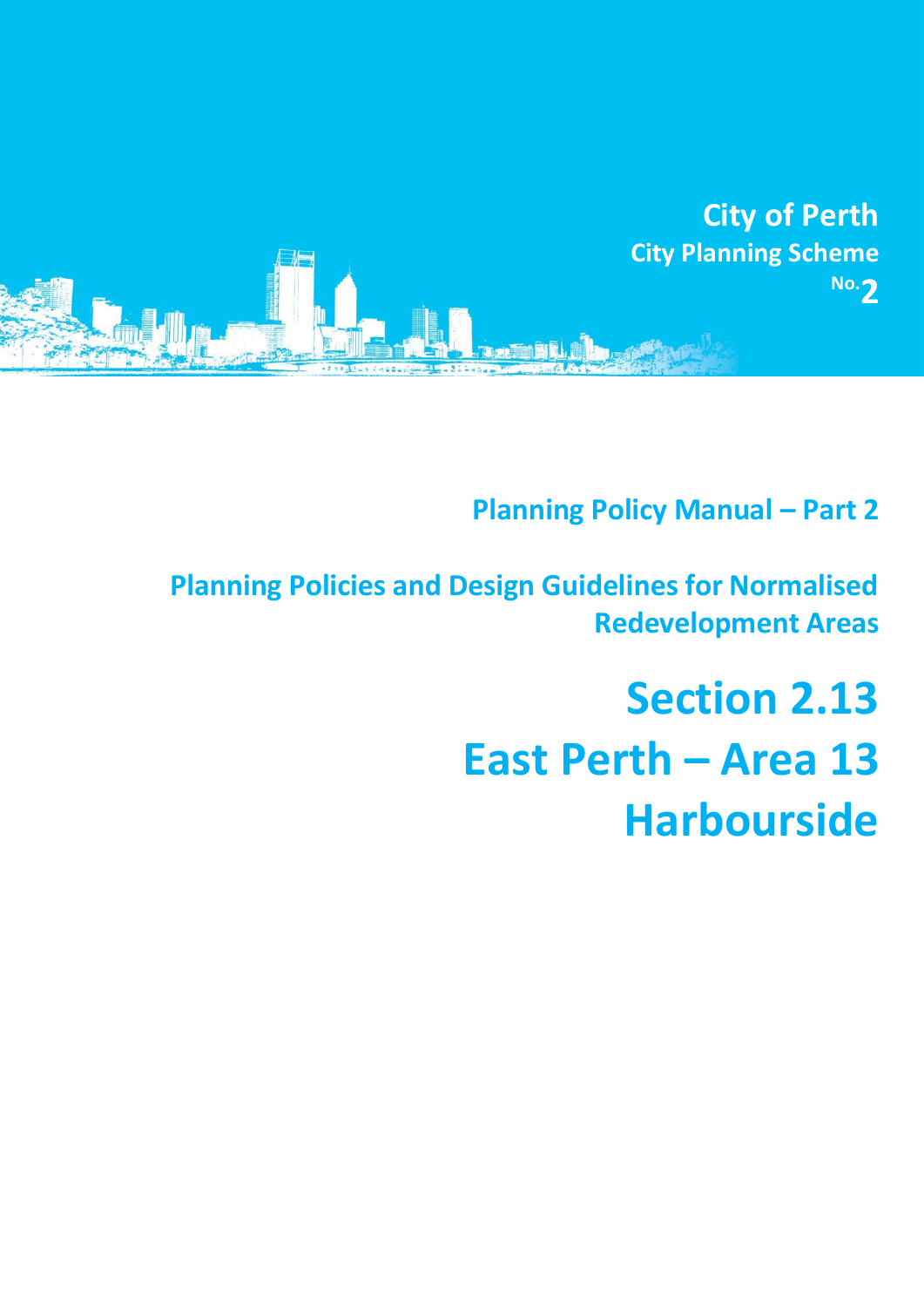

| <b>Version #</b> | <b>Decision Reference</b> | <b>Synopsis</b> |
|------------------|---------------------------|-----------------|
|                  | 11 March 2008             | Adopted         |
| 2                | 17 March 2015             | Amended         |
| 3                | 13 December 2016          | Amended         |
| 4                | 11 April 2017             | Amended         |
|                  |                           |                 |

1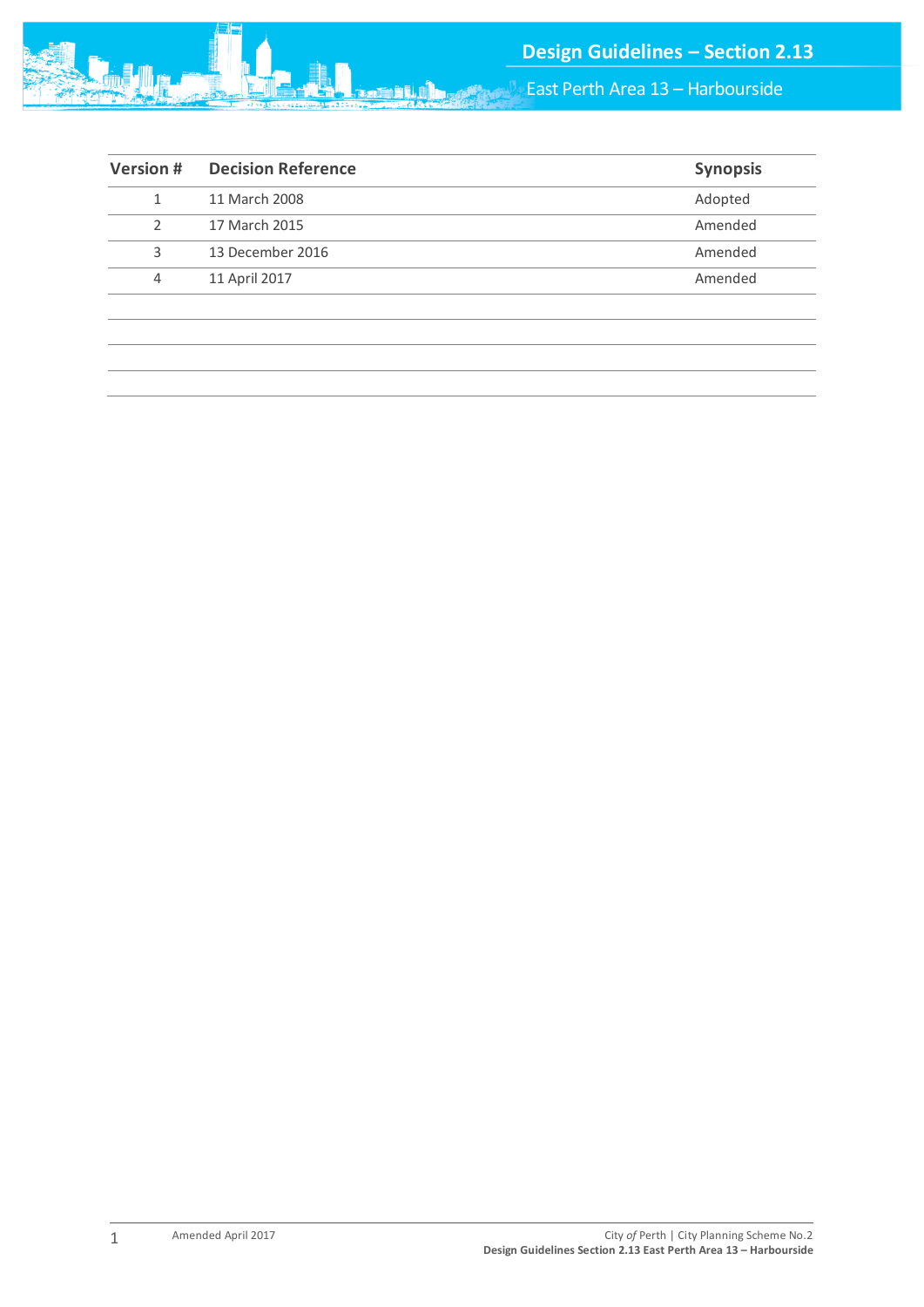# **CONTENTS**

| <b>SECTION</b> | <b>TITLE</b><br><b>PAGE</b> |
|----------------|-----------------------------|
| 1.0            |                             |
| 1.1.           |                             |
| 2.0            |                             |
| 2.1            |                             |
| 2.2            |                             |
| 2.3            |                             |
| 2.4            |                             |
| 2.5            |                             |
| 2.6            |                             |
| 3.0            |                             |
| 3.1            |                             |
| 3.2            |                             |
| 3.3            |                             |
| 3.4            |                             |
| 3.5            |                             |
| 3.6            |                             |
| 3.7            |                             |
| 4.0            |                             |
| 4.1            |                             |
| 4.2            |                             |
| 4.3            |                             |
| 5.0            |                             |
| 6.0            |                             |
| 7.0            |                             |
| 8.0            |                             |
| 8.1            |                             |
| 8.2            |                             |
| 8.3            |                             |
| 8.4            |                             |
| 9.0            |                             |
| 9.1            |                             |
| 9.2            |                             |

**min**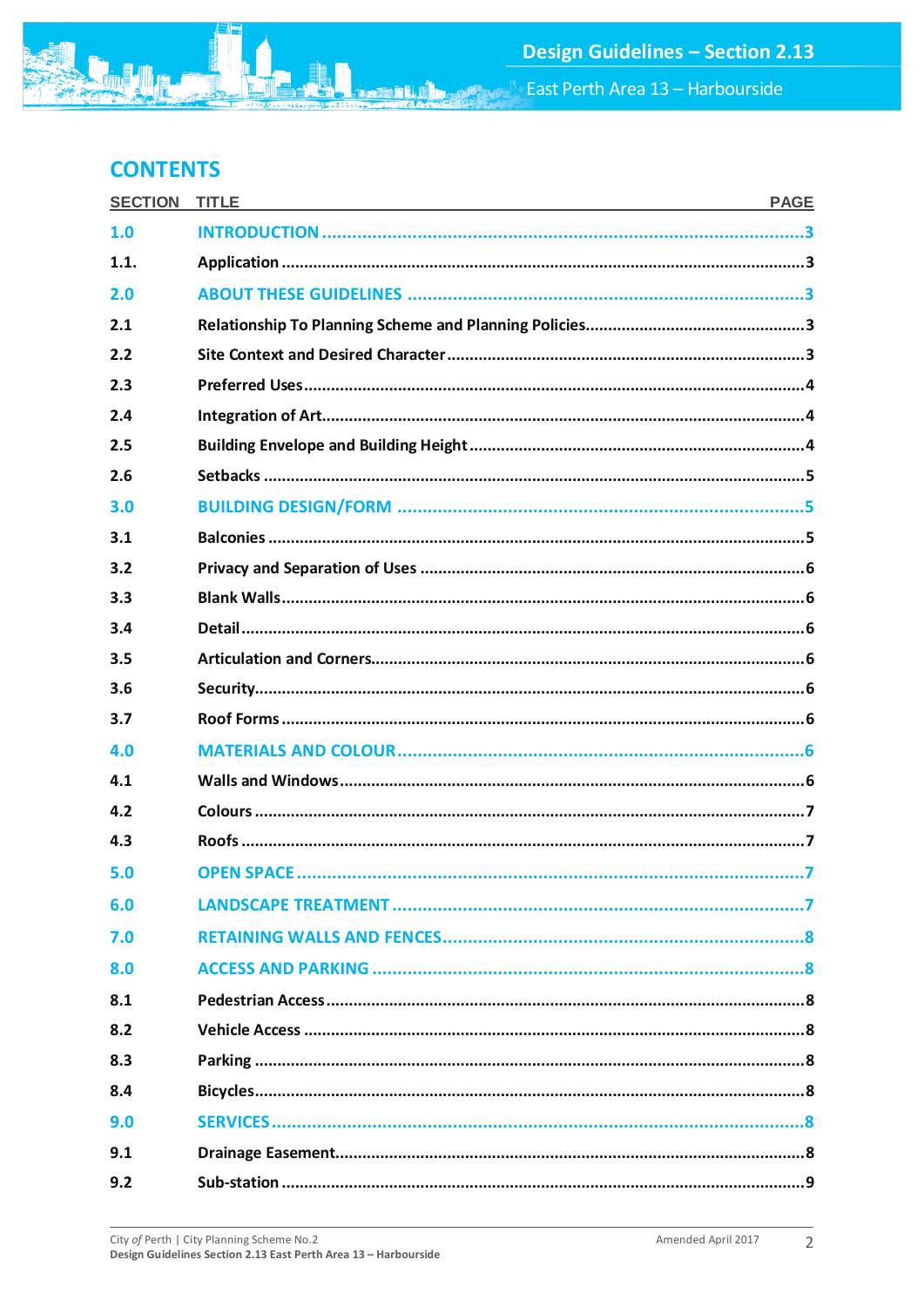## <span id="page-3-0"></span>**1.0 INTRODUCTION**

#### <span id="page-3-1"></span>**1.1. Application**

These guidelines relate to Lot 34 within the Brown Street Precinct (Precinct EP9) at the intersection of Brown Street and Henry Lawson Walk, as shown on Figure 1.



Figure 1: - Location of Lot 34

# <span id="page-3-2"></span>**2.0 ABOUT THESE GUIDELINES**

These guidelines describe the character and form sought for development on the subject site, and cover the design elements required to achieve those desired outcomes.

#### <span id="page-3-3"></span>**2.1 Relationship To Planning Scheme and Planning Policies**

These Design Guidelines are intended to supplement the provisions of the City of Perth Local Planning Scheme No. 26 (Normalised Redevelopment Areas) (herein called 'the Scheme') and should be read in conjunction with the Scheme, in particular those provisions relating to the Claisebrook Village Project Area, Precinct EP9: Brown Street, and other Planning Policies.

The Deemed Provisions set out in the *Planning and Development (Local Planning Schemes) Regulations 2015* also form part of the Scheme Text.

The Scheme identifies Preferred, Contemplated and Prohibited uses for Precinct EP9: Brown Street and stipulates maximum plot ratio. In determining any application for development approval, the local government will have regard to these Design Guidelines, the Scheme and other Planning Policies.

#### <span id="page-3-4"></span>**2.2 Site Context and Desired Character**

The subject site is one of the most prominently located, key-note sites within the East Perth Redevelopment Area. It is the closest development site to the Swan River and will have unobstructed views over the river to Burswood and beyond, as well as overlooking the entrance to the Claisebrook Cove and Victoria Gardens to the south. The site also flanks the main entry to the major new foreshore park being established on the former Gasworks site.

Given the site's prominence, the local government wishes to see a development of high quality with the potential to perform a landmark function. The topography of the site provides the opportunity to create more casual, public oriented activities and character on the southern and eastern sides adjoining the Cove and the foreshore park, with a more formal, urban character to the north and

3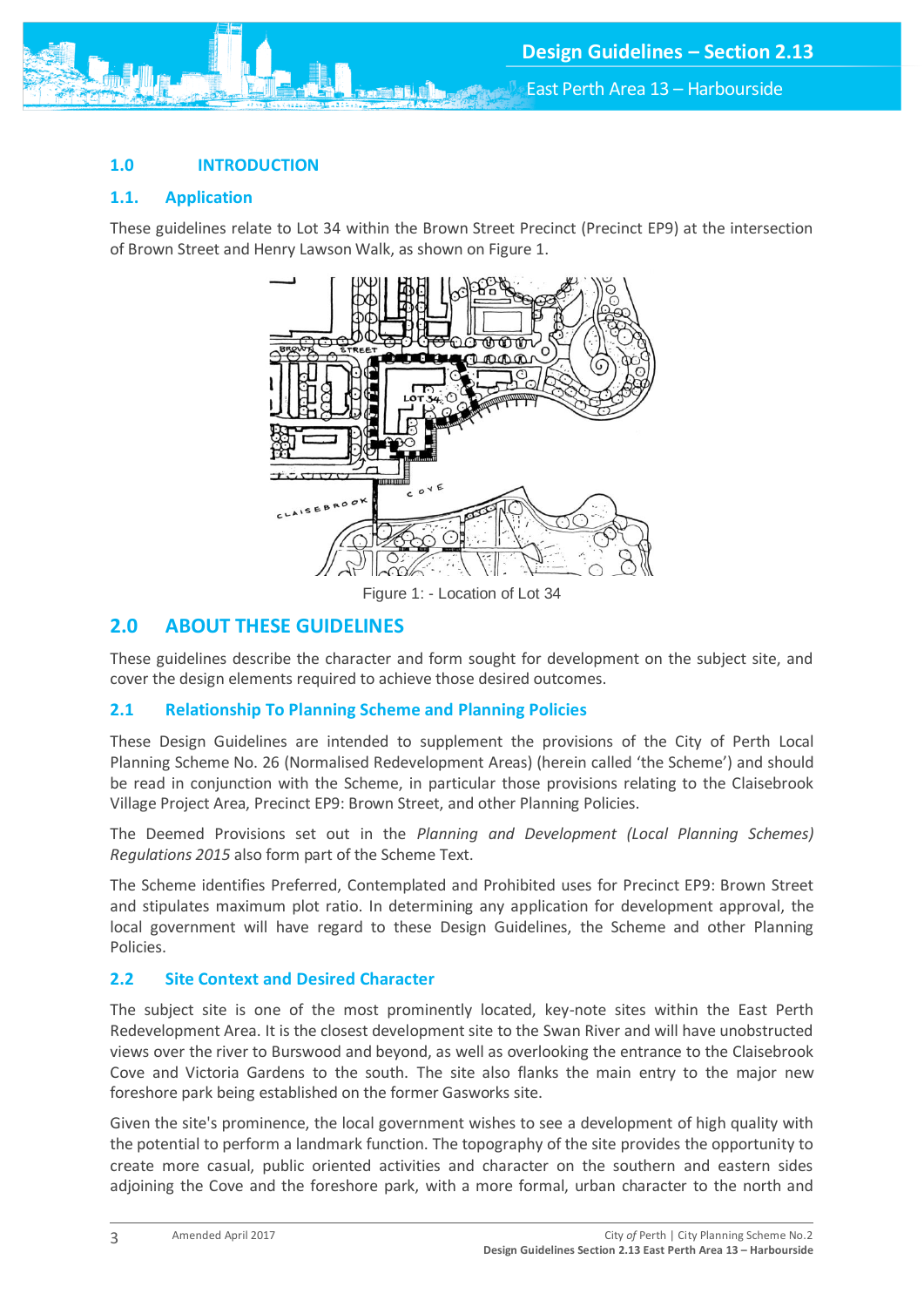west where the development will relate to other buildings and become an important element in the local streetscape.

# <span id="page-4-0"></span>**2.3 Preferred Uses**

The local government's planning provisions for the site allow for considerable flexibility in terms of possible uses, however the local government has a preference for uses which will maximise the unique potential of the site and its location.

Uses on the southern side of the development at the level of, or accessible from, the adjacent boardwalk should be predominantly those which will encourage public activity and interaction. This implies uses such as a cafe/restaurant, specialty retail or entertainment related activities which will contribute to a lively public space between the development and the Cove and make the most of the setting in terms of river and Cove views and waterside character.

Given the setting and the views that can be achieved there is clearly scope for the development to include a substantial component of residential use, in the form of apartments. There is also the possibility of incorporating commercial activity in the form of office suites, and a "corporate headquarters" style development on this site may be attractive to an organisation seeking a high profile, prestige location outside traditional commercial areas but with good links to the city centre.

# <span id="page-4-1"></span>**2.4 Integration of Art**

The involvement of artists in designing a new development can enrich the design response and contribute to the creation of a sense of place in the local environment. Consequently, the use of artists as part of the design team for new development is strongly encouraged, especially where, as in the case of the subject site, the development will have an important relationship with the public domain and public activity areas.

Examples of opportunities for integrating artworks into the development include detailing to walls, balustrades and railings, paving, shade structures, seating, bins, bollards, drinking fountains, lighting, building fittings, entry treatments and signage.

# <span id="page-4-2"></span>**2.5 Building Envelope and Building Height**

The building height and bulk is to be contained within a building envelope, with only minor projections allowed for such items as chimneys, finials, pergolas, small portions of bay and dormer windows, and approved landmark features which in the opinion of the local government contribute to the character and identity of the precinct.

The maximum envelope height is measured at the setback line from the finished ground level of the highest adjacent street or path level. Figure 2a refers.

The building envelope defines the limits of building bulk. It is not intended that the building profile should mirror that of the envelope.

The building envelope for this site is measured by drawing a line 9m high at the setback line and projecting from that point at an angle of 45 degrees (to a point 12m high). This allows three storeys plus roof space above the starting ground level. A smaller area at the north west corner of the lot may be increased to 12m, projecting at 45 degrees (to a maximum of 18m high 5 storey plus usable roof), measured from the finished level of the footpath in Brown Street adjacent to the site. This allows five storeys plus roof space. Figure 2b describes the dimensions of this area, which may be varied by negotiation provided that the bulk does not exceed that possible with the dimensions as shown.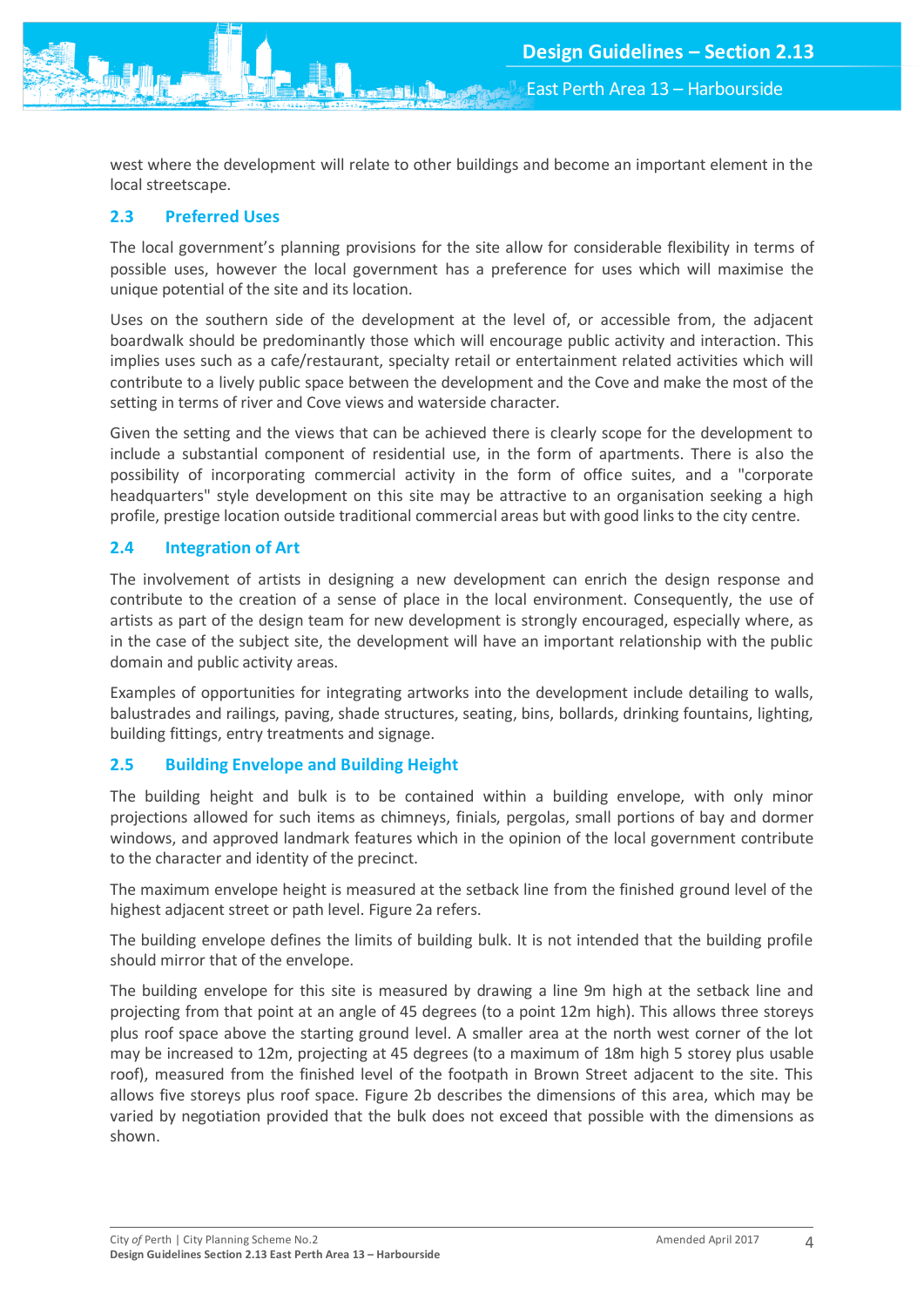



Figure 2a - Building envelope for Lot 34

#### <span id="page-5-0"></span>**2.6 Setbacks**

The building is to be set back a minimum of 4m from all boundaries except the western boundary and the corner truncation boundary, from which the setback is 6m. No building is permitted within the drainage easement. Figure 2b refers. Note that it is expected that the development will not extend to the limits implied by the setbacks for the full length of every frontage, i.e, the setbacks are not intended to depict a building footprint. Courtyards and articulated frontages are expected.



Figure 2b - Setbacks for Lot 34

# <span id="page-5-1"></span>**3.0 BUILDING DESIGN/FORM**

#### <span id="page-5-2"></span>**3.1 Balconies**

The inclusion of balconies and terraces to take advantage of views to the Swan River, Claisebrook Cove and the foreshore parklands is encouraged. Balconies can also be used to assist in the composition, articulation and visual interest of the development. They should be of usable dimensions and wherever possible enhanced by weather protection.

5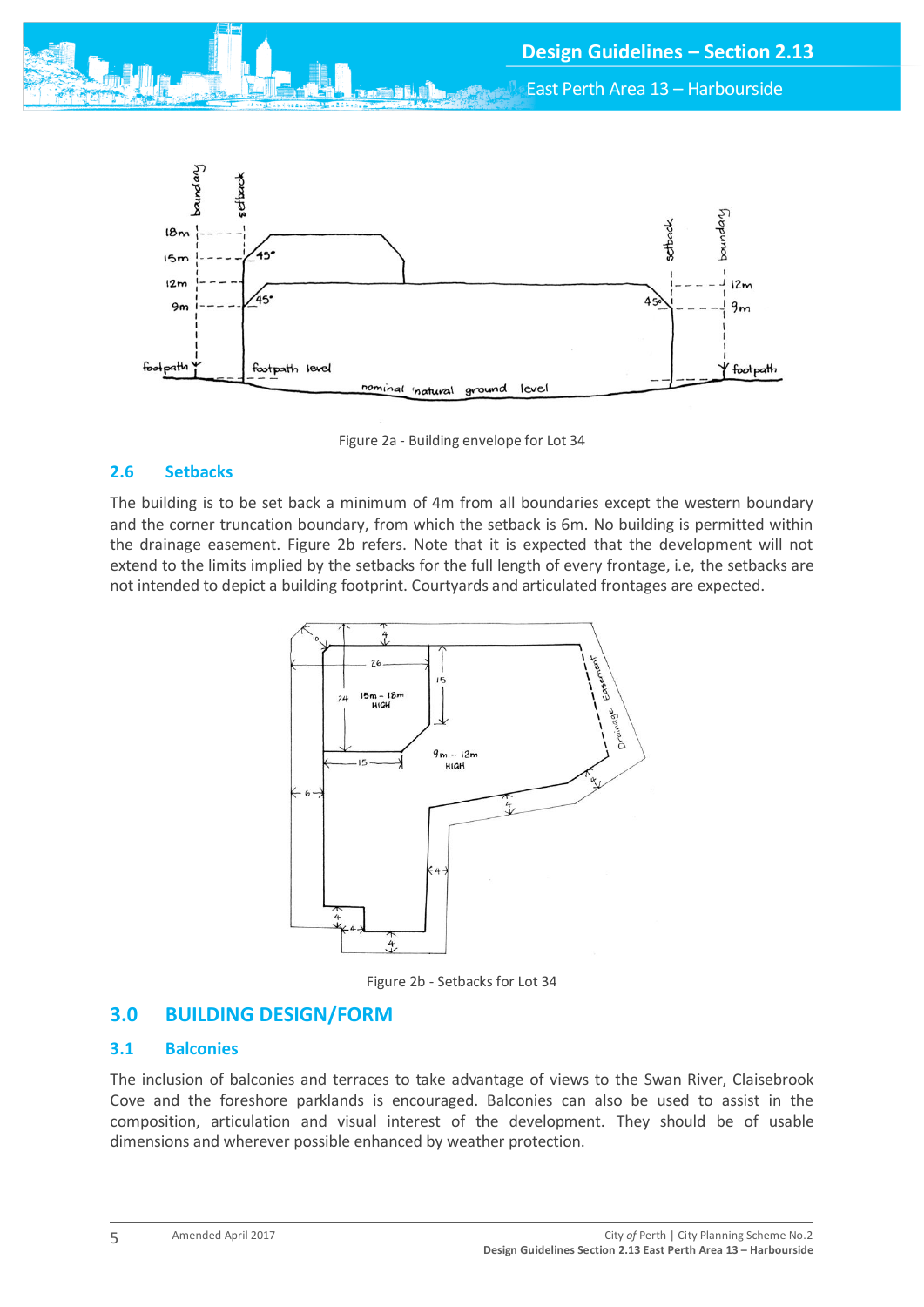### <span id="page-6-0"></span>**3.2 Privacy and Separation of Uses**

Site layout and levels should be used to separate potentially conflicting uses and activities, and the public and private domains where necessary.

Construction materials and techniques should be used to minimise noise transition between uses, and in the case of residential development balcony and window locations and designs should avoid overlooking of neighbouring windows and private open spaces.

#### <span id="page-6-1"></span>**3.3 Blank Walls**

Blank walls abutting pedestrian ways and other public spaces are to be kept to a minimum. Such walls should be detailed to provide visual interest and human scale.

#### <span id="page-6-2"></span>**3.4 Detail**

The public faces of the development should be detailed to provide visual richness and variety, reduce the visual bulk of building mass, and contribute to providing the development with an identity which is appropriate to its setting and expresses its function/s.

Because of its location, the development will be subject to public exposure on all sides, and therefore needs to present a "front" of appropriate quality from all viewpoints. Service functions and other potentially less attractive building elements and activities should therefore be internalised or otherwise concealed wherever possible.

#### <span id="page-6-3"></span>**3.5 Articulation and Corners**

The development should be articulated (broken down into elements which establish a legible rhythm or pattern, especially at pedestrian level). Projections such as canopies and balconies, window placements and configurations, and building entries should be used to provide visual interest, an interplay of light and shade, and contribute to a finer grained development scale.

Corner sites such as this one tend to be the most prominent. Buildings situated at intersections play a special role in defining the quality and status of the adjoining public spaces and are often landmarks which can assist in an understanding of the local environment and patterns of use and activity. Special treatments to mark the corner may include additional floor height, a distinct roof form, articulation of corner wall elements or similar features.

#### <span id="page-6-4"></span>**3.6 Security**

The design of the development should contribute to the creation of a safe environment by avoiding the formation of blind spaces which cannot be overlooked from other frequently used internal and external areas. The site generally, and public spaces and walkways in particular, should be well lit.

#### <span id="page-6-5"></span>**3.7 Roof Forms**

All main roofs should be pitched, with a slope of between 30 and 45 degrees where visible from public spaces and streets, however a shallower pitch can be used for awnings and canopies, and small areas of skillion roofs. Flat roofs will generally only be considered where they are screened behind parapets.

# <span id="page-6-6"></span>**4.0 MATERIALS AND COLOUR**

#### <span id="page-6-7"></span>**4.1 Walls and Windows**

- Walls are to be red or terracotta coloured brick, limestone, similarly coloured masonry, or rendered walls. Render may be paint finished in ochres, reds and traditional colour washes.
- Trim colours which enhance and complement the wall and roof colours are preferred.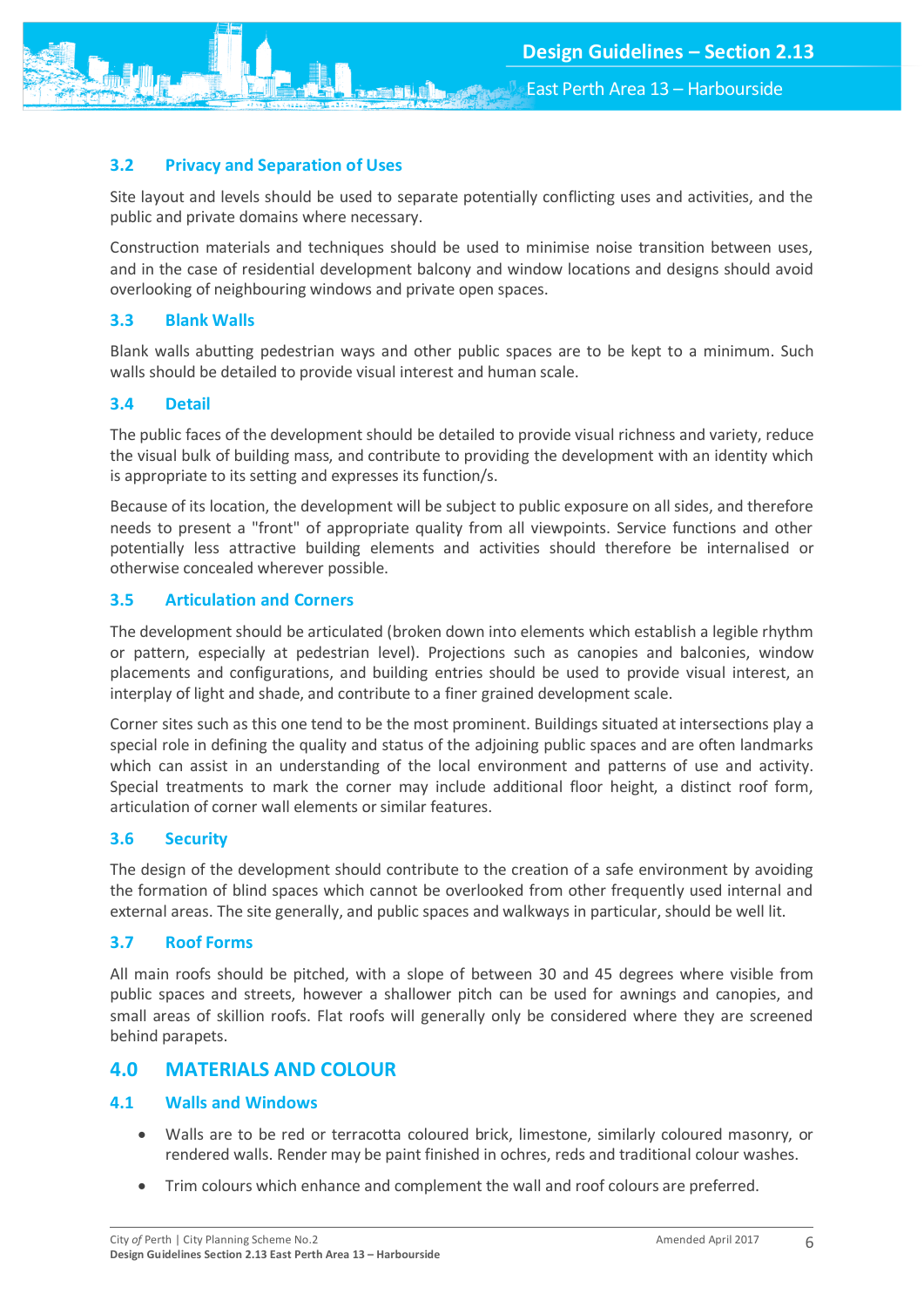- Timber and lightweight cladding paint finished or stained is acceptable on upper floors and as a minor element at ground level.
- Combinations of more than one material or finish are encouraged to add variety, reduce perceived building bulk and distinguish between different levels and functions within the overall development.
- The use of reflective, dark tinted glass is not permitted. In addition, obscure glass is not permitted on ground floor windows adjoining pedestrian or public spaces, and should be avoided on other windows as far as possible. External shade structures, building design and orientation should be used wherever necessary to protect windows from the summer sun.

#### <span id="page-7-0"></span>**4.2 Colours**

- Colour schemes which make use of a well-considered range of colours are preferred to predominantly monochrome colour schemes.
- Trim colours which complement and enhance the selected wall and roof colours are preferred.
- A detailed schedule of colours is required to be submitted for approval by the local government prior to the issue of a building licence.

#### <span id="page-7-1"></span>**4.3 Roofs**

Roof materials are to be selected from within the following range: flat profile tiles in autumn or terracotta tones; shingles in slate grey; corrugated metal decking in Colorbond Off-white, Merino, Wheat, Birch Grey, Gull Grey, Beige, Homestead or Saltbush.

#### <span id="page-7-2"></span>**5.0 OPEN SPACE**

Open space is not required to be provided for non-residential development, however consideration should be given to creating an amenable operating and working environment for all occupants and visitors.

For residential uses, an area of private open space directly accessible from a living area is required for each dwelling. This open space may be at ground level, or in the case of multiple residential development provided in the form of balconies, terraces or decks. All private open space is to be of usable area and dimensions. As a guide, ground level open space should have minimum dimensions of 4m x 4m, while balconies should have a minimum dimension of 1.5m.

# <span id="page-7-3"></span>**6.0 LANDSCAPE TREATMENT**

- In order to maximise on-site absorption and reduce run-off, permeable segmental paving should be used for all hard surfaces.
- Paving within the development is to complement that in Brown Street, Henry Lawson Walk and surrounding Claisebrook Cove, using similar sized paving modules, texture, colour and detailing. Landscape themes and planting should be consistent with the Claisebrook Cove landscape development generally, and also have regard to the landscape treatment being implemented for the adjacent foreshore park to the east. Planting schemes should have regard to the mature form and scale of trees and plants, and their ultimate relationship to and impact upon the development and its spaces.
- All development applications should include a general indication of the proposed landscape treatment for the site. A detailed landscape design proposal will be required to be submitted and accepted before the local government is prepared to support the issue of a building licence for any development on the subject site.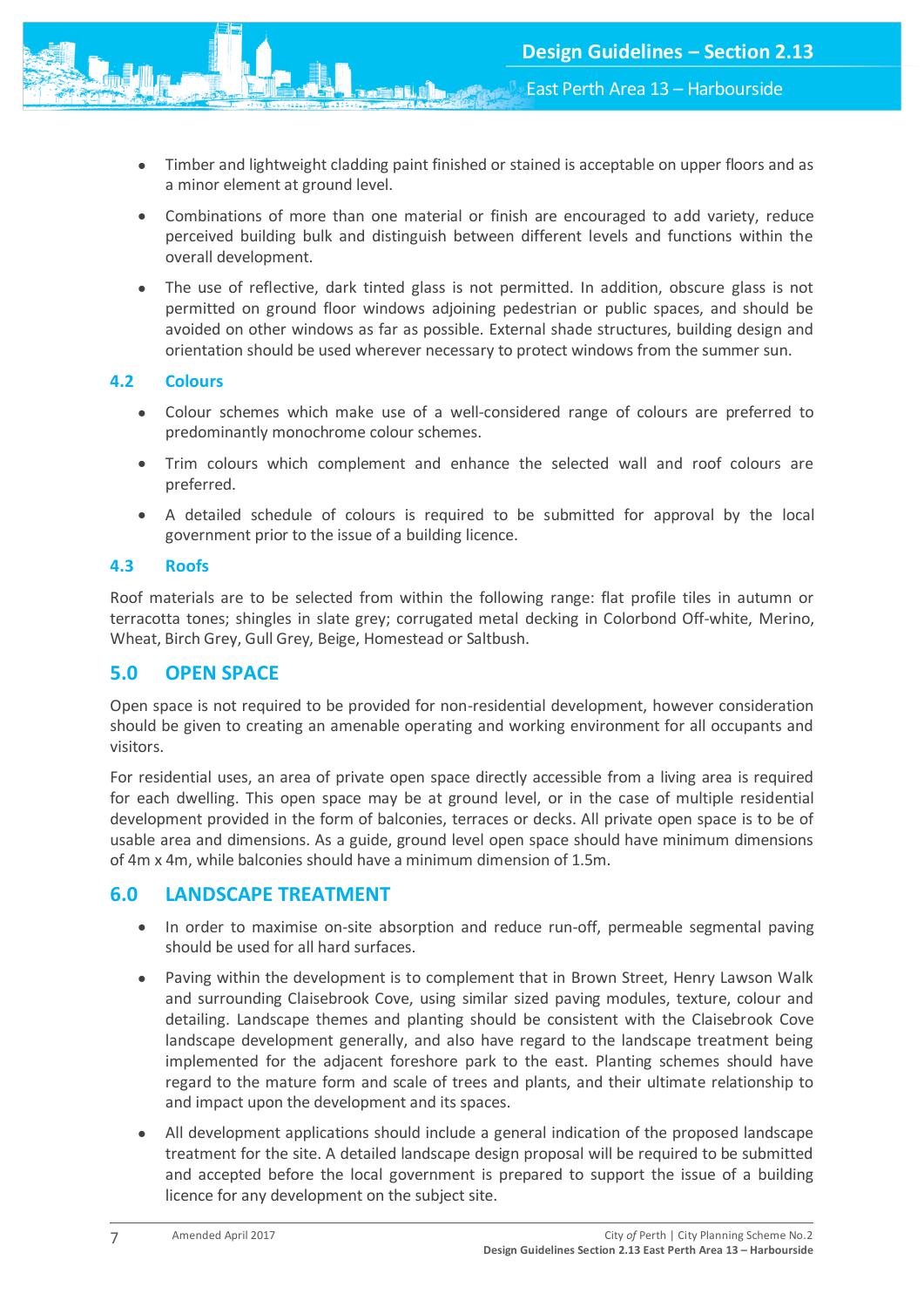<span id="page-8-0"></span>

- If retaining walls are required, they should be a maximum of 1.2m above the finished ground level when measured from any adjacent pedestrian zone. A maximum height of 0.6m is preferred. The combined height of any fences and retaining walls is not to exceed 2m when measured from the adjacent pedestrian space.
- Where walls and fences are an extension of a retaining wall, there should be an integration of materials and style.
- The choice of materials for retaining walls and fencing should be compatible with those used in the landscaping of Claisebrook Cove and surrounds, with limestone preferred.
- The preferred style of fencing is capped piers to 2m high, with a matching fence base course, and infill wrought iron or metal railings to a maximum of 1.8m. Solid fence panels are to be avoided unless absolutely necessary to provide privacy to private open space or to screen a service area.

# <span id="page-8-1"></span>**8.0 ACCESS AND PARKING**

#### <span id="page-8-2"></span>**8.1 Pedestrian Access**

The site's configuration and topography creates the opportunity to provide separate access arrangements for the public and private components of development on the subject site, with access to public activities concentrated on the southern side from the adjacent boardwalk, and access to private elements taken mainly from Brown Street or Henry Lawson Walk. Pedestrian access to and within the site is otherwise unrestricted. The building design should enable easy identification of pedestrian entrances.

#### <span id="page-8-3"></span>**8.2 Vehicle Access**

Vehicle access to the site for parking and servicing purposes is from Brown Street only and is limited to within 20m of the easternmost boundary, measured along the Brown Street boundary. Consideration should be given to utilising the drainage easement for vehicle access.

#### <span id="page-8-4"></span>**8.3 Parking**

The site's topography creates the opportunity to provide parking in a basement or undercroft configuration concealed from public view, and accessed from Brown Street as described above.

#### <span id="page-8-5"></span>**8.4 Bicycles**

Provision is to be made for secure private bicycle parking and other appropriate end-of-trip facilities to support bicycle use by residents and workers within the development. Suitable bicycle parking facilities for use by visitors should also be considered.

# <span id="page-8-6"></span>**9.0 SERVICES**

All piped and wired services, air conditioners, clothes drying areas, bin stores and water storage tanks are to be concealed from public view. Solar panels and solar water heaters may be visible provided that they are in the same plane as the roof and there is no alternative location that can provide a similar level of solar efficiency.

#### <span id="page-8-7"></span>**9.1 Drainage Easement**

<span id="page-8-8"></span>It should be noted that a drainage easement (for stormwater drainage) is yet to be defined along the easternmost boundary of the site. No buildings will be permitted within this easement.